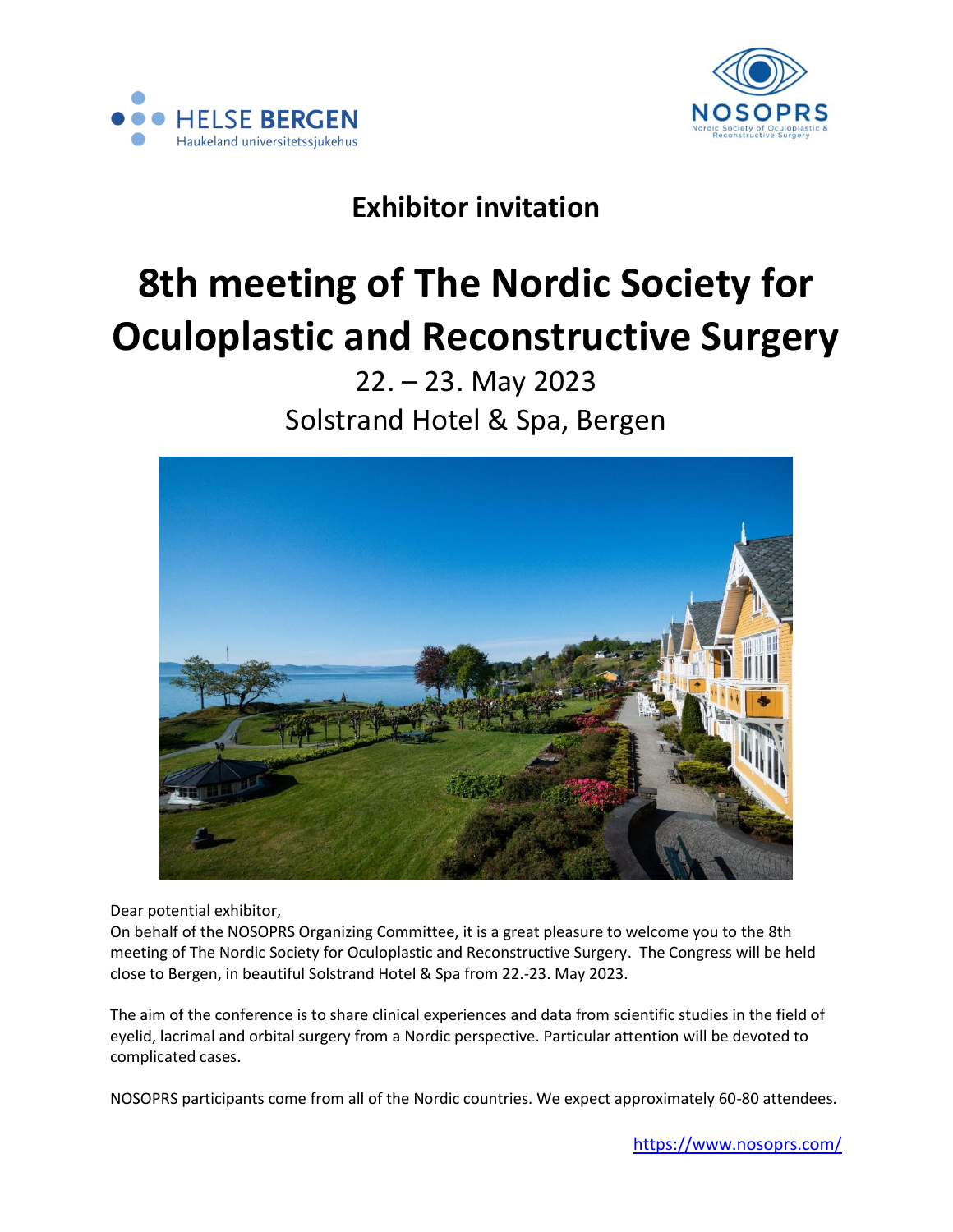



## **Important dates**

Registration opens September 1st 2022 Deadline registration TBA

#### **EXHIBITION**

The exhibition will be in the conference hotel, right outside the plenary room. This provides an excellent opportunity for delegates to interact with exhibitors. Complimentary tea and coffee breaks will be served in the exhibition area to maximize the amount of time delegates spend in the exhibition arena.

| <b>PRODUCT</b> | <b>CONTENT</b>                           | <b>PRICE EXCL VAT</b> |
|----------------|------------------------------------------|-----------------------|
| Exhibitor      |                                          | <b>NOK TBA</b>        |
|                | - Company logo on website                |                       |
|                | - Company logo in final program          |                       |
|                | - Exhibition area 4 m2 (2 x 2m)          |                       |
|                | - Table, chair, electricity and internet |                       |

For Company representatives, please see prices below.

Practical information and a map of the exhibition arena will be sent out after the registration is closed. Exhibition space allocation will therefore be made by the meeting planner on a "first come, first served" basis.

For registration as an exhibitor, our online registration system will open the 1th of September. You will find a separate link on the webpage - <https://www.nosoprs.com/>

#### **PRACTIAL INFORMATION**

#### **VENUE**

Solstrand Hotel & Spa Solstrandvegen 200 5200 Bergen

#### **Other prices:**

| Meeting package 22.-23. May                                      | <b>NOK TBA</b> |
|------------------------------------------------------------------|----------------|
| incl. b&b single room, lunch both days and dinner                |                |
| Meeting package 22.-23. May                                      | NOK TBA        |
| incl. b&b double room for double use, lunch both days and dinner |                |
| Meeting package 22.-23. May (limited)                            | <b>NOK TBA</b> |
| incl. lunch both days and dinner                                 |                |

 *Prices are subject to change*